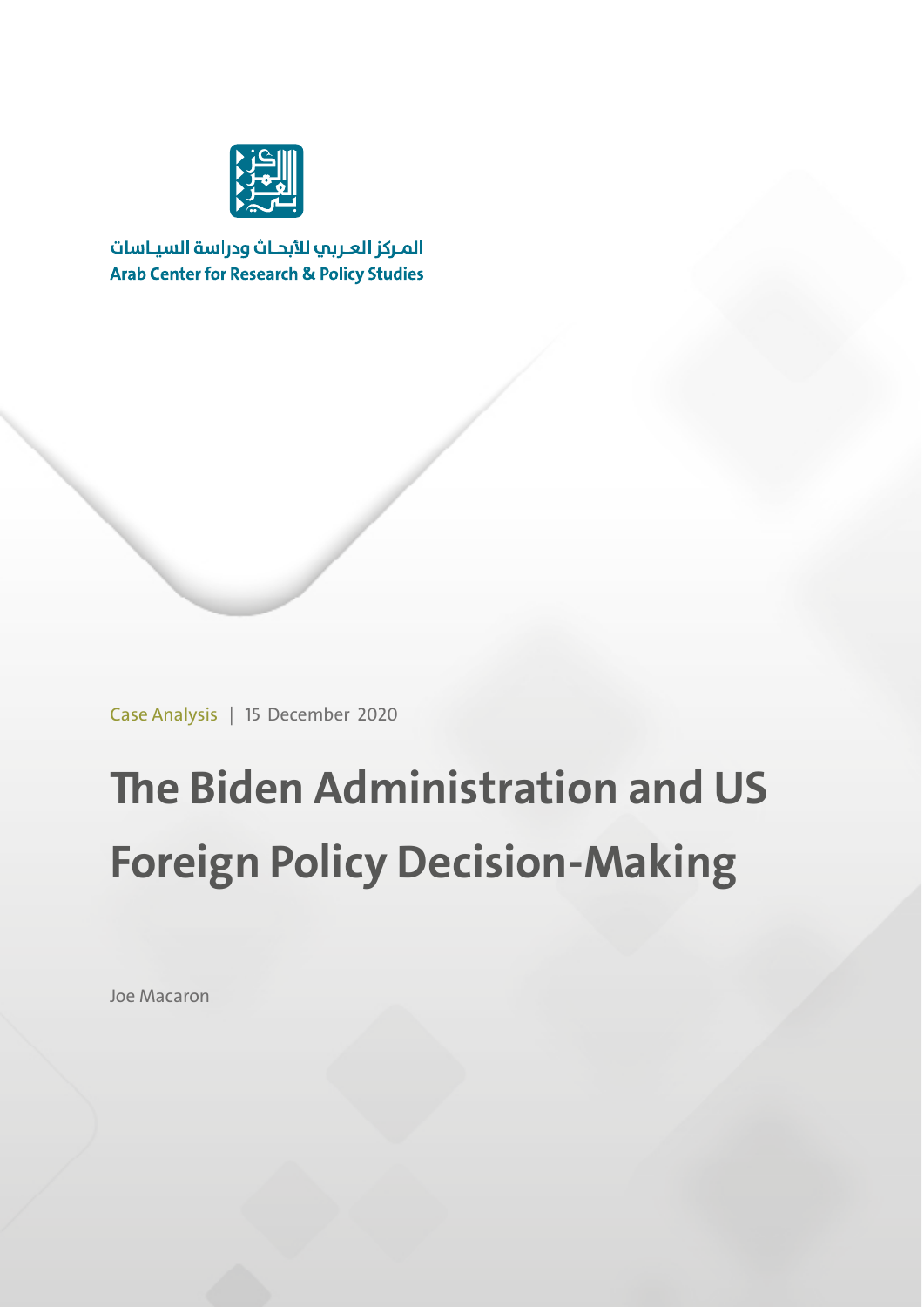#### The Biden Administration and US Foreign Policy Decision-Making

Series: Case Analysis

15 December 2020

Joe Macaron

A Resident Fellow primarily focusing his research on US strategy, international relations, and conflict analysis in the Middle East. He pays particular attention to the countries of the Levant and Iraq. Macaron's previous analyst roles include the Combating Terrorism Center at West Point, the Issam Fares Center in Lebanon, and the Colin Powell Center for Policy Studies at the City College of New York. A former journalist, he also advised the International Monetary Fund on public engagement in the Middle East and served in different capacities in the United Nations system. Macaron contributes his analysis widely to Arab and international print, online, and broadcast media. He holds a MA in International Relations from the City University of New York.

Copyright © 2020 Arab Center for Research and Policy Studies. All Rights Reserved.

The Arab Center for Research and Policy Studies is an independent research institute and think tank for the study of history and social sciences, with particular emphasis on the applied social sciences.

The Center's paramount concern is the advancement of Arab societies and states, their cooperation with one another and issues concerning the Arab nation in general.To that end, it seeks to examine and diagnose the situation in the Arab world - states and communities- to analyze social, economic and cultural policies and to provide political analysis, from an Arab perspective.

The Center publishes in both Arabic and English in order to make its work accessible to both Arab and non-Arab researchers.

The Arab Center for Research and Policy Studies Al-Tarfa Street, Wadi Al Banat Al-Dayaen, Qatar PO Box 10277, Doha +974 4035 4111 www.dohainstitute.org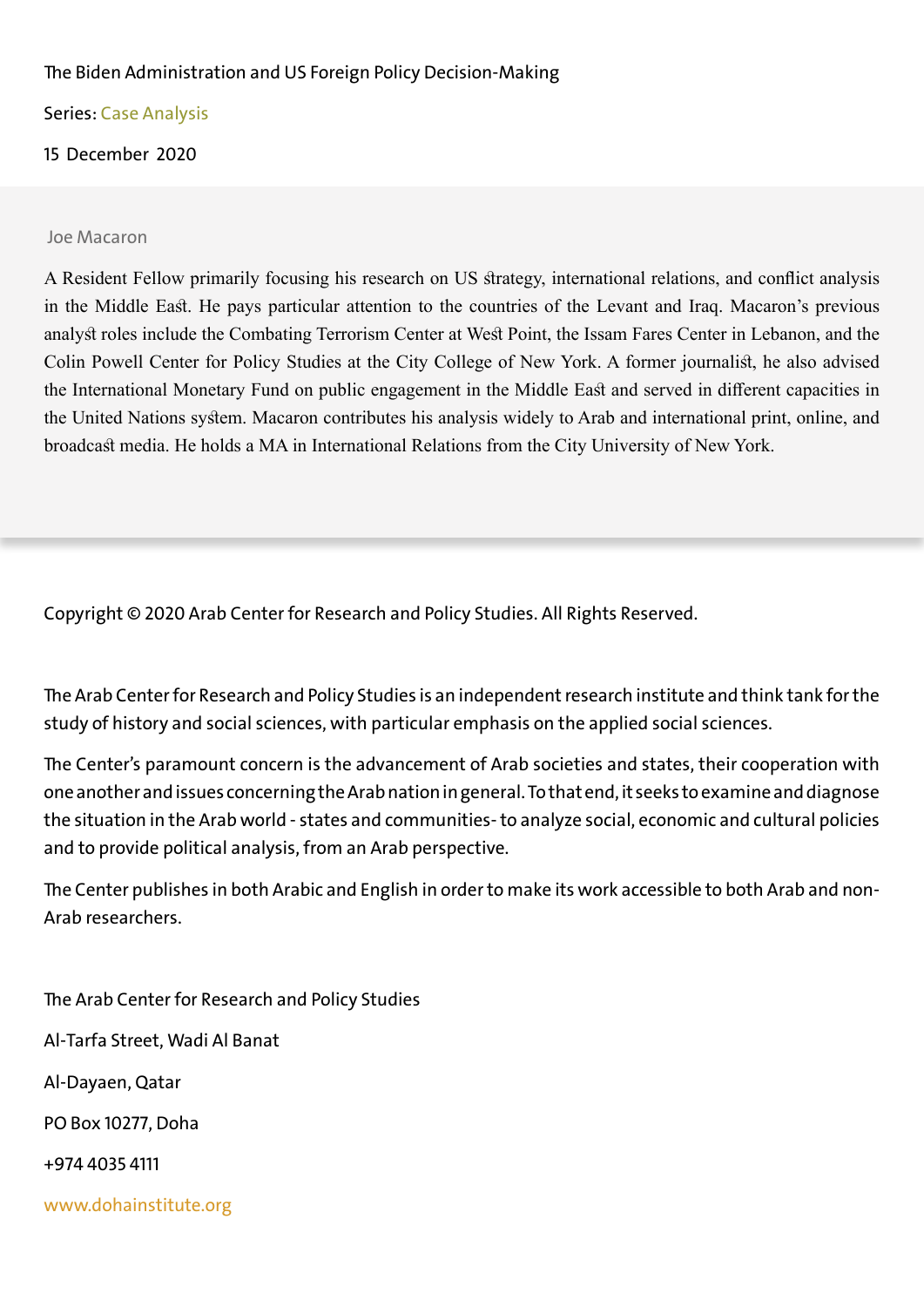## **Table of Contents**

| Trump and the "Deep State". The contract of the contract of the contract of the 1 |  |
|-----------------------------------------------------------------------------------|--|
| What Biden Would Do Differently: Back to the Interagency Process. And a set 2     |  |
| Implications for the Middle East and a construction of the construction of the    |  |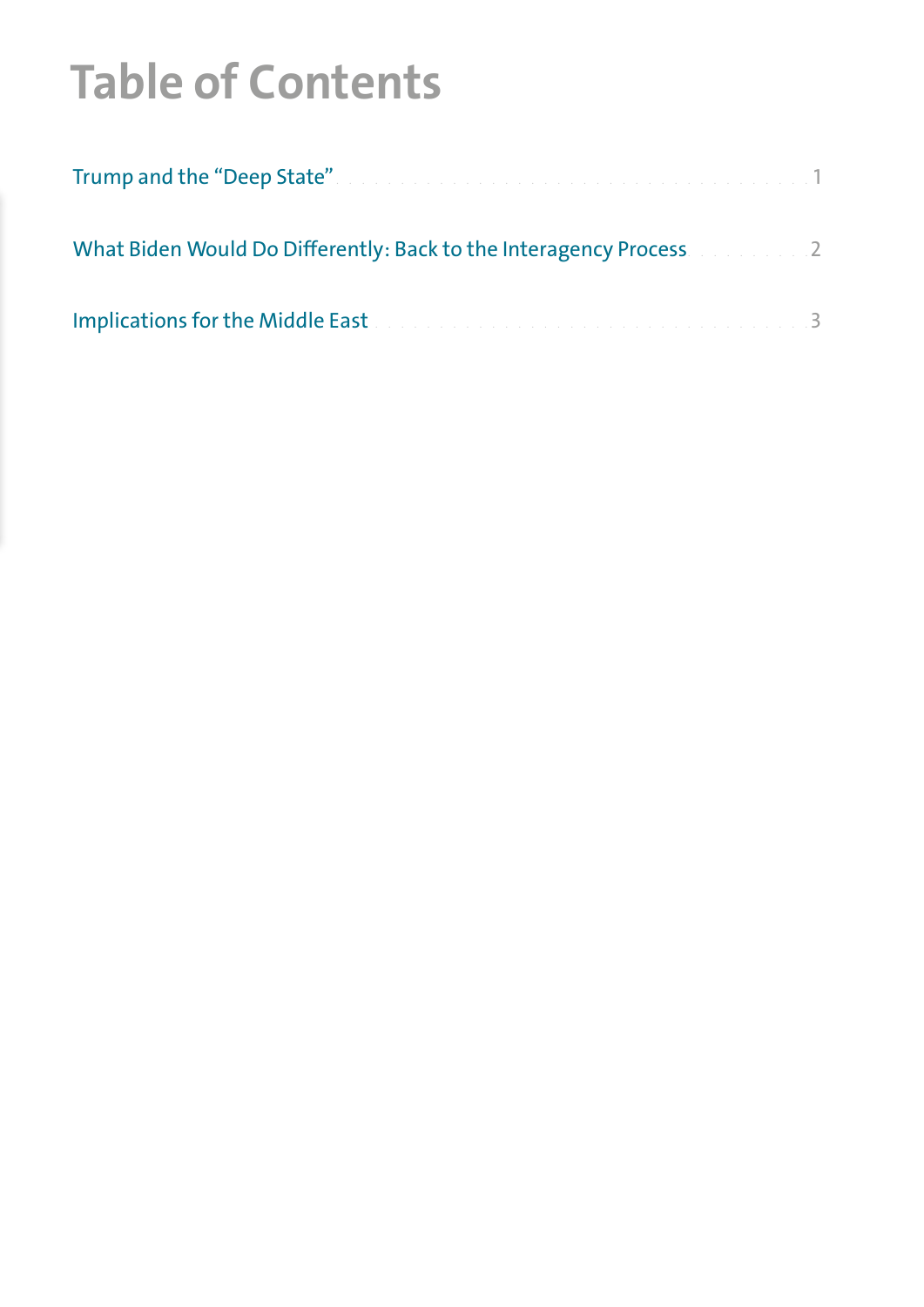<span id="page-3-0"></span>President-elect Joe Biden's coming administration will have a lasting impact on American foreign policy decision-making process, most notably when it comes to the Middle East. President Donald Trump's White House marginalized both the Department of Defense and the State Department and undermined the national security interagency dynamics. The Biden Administration is expected to restore this institutional aspect of the US bureaucracy, which does come with its own set of disadvantages.

Despite a tumultuous transition period leading to the January 20, 2021 inauguration, the Biden transition team is in full preparation mode to take over at a time when staff morale remains low at the Pentagon and the Department of State after four years of tension with and neglect from the White House. Meanwhile, Biden has selected his core national security team, most notably longtime adviser Antony Blinken as Secretary of State, retired General Lloyd Austin as Defense Secretary, and Jake Sullivan as White House National Security Adviser. Three main questions in this context suggest themselves: how the departing Trump Administration undermined these key national security agencies; what the incoming Biden administration might do differently; and what impact might this shift have on American foreign policy in the Middle East?

### **Trump and the "Deep State"**

Since taking the oath of office in January 2017, President Trump has publicly shown disdain for the Washington establishment, which was clearly reflected in his governing record regarding federal staff turnovers, proposed budget cuts, and lack of interagency processes. As of December 4th, thetota[l](https://www.brookings.edu/research/tracking-turnover-in-the-trump-administration/) t[urnover among mem](https://www.brookings.edu/research/tracking-turnover-in-the-trump-administration/)bers of President Trump's executive office was 91 percent, compared to 71 percent during the Obama Administration, and 63 percent during the George W. Bush Administration. Meanwhile, the total turnover at the cabinet level was at 11 compared to three under Obama and two under Bush.

During former Secretary of State Rex Tillerson'sten[ure,](https://www.vox.com/world/2018/3/13/16029526/rex-tillerson-fired-state-department) "60 percent of the State Department's topranking career diplomats resigned and new applications to join the foreign service fell by half." Last October, Trump issued an e[xecutive order gi](https://www.nytimes.com/2020/10/22/us/politics/trump-executive-order-federal-workers.html)ving himself wide authority to hire and fire federal employees in a final attempt to reshape the federal bureaucracy; however Biden is now expected to rescind the order. Since the US election on November 3rd, Trump has [fired](https://www.npr.org/2020/11/09/933105262/trump-terminates-secretary-of-defense-mark-esper) four top officials at the Pentagon, including Defense Secretary Mark Esper who last June disagreed with him on using activeduty troops to quell street protests during the country's racial tensions. On the other hand, Secretary of State Mike Pompeo last week forced the early e[xit o](https://www.cnn.com/2020/12/10/politics/susan-pompeo-watchdog-report/index.html)f the State Department's Acting Inspector General Matthew Klimow, who had replaced the original watchdog Steve Linick, himself fired last May. Trump has gradually installed loyalists after purging leaders in both the Pentagon and State Department's civilian hierarchies.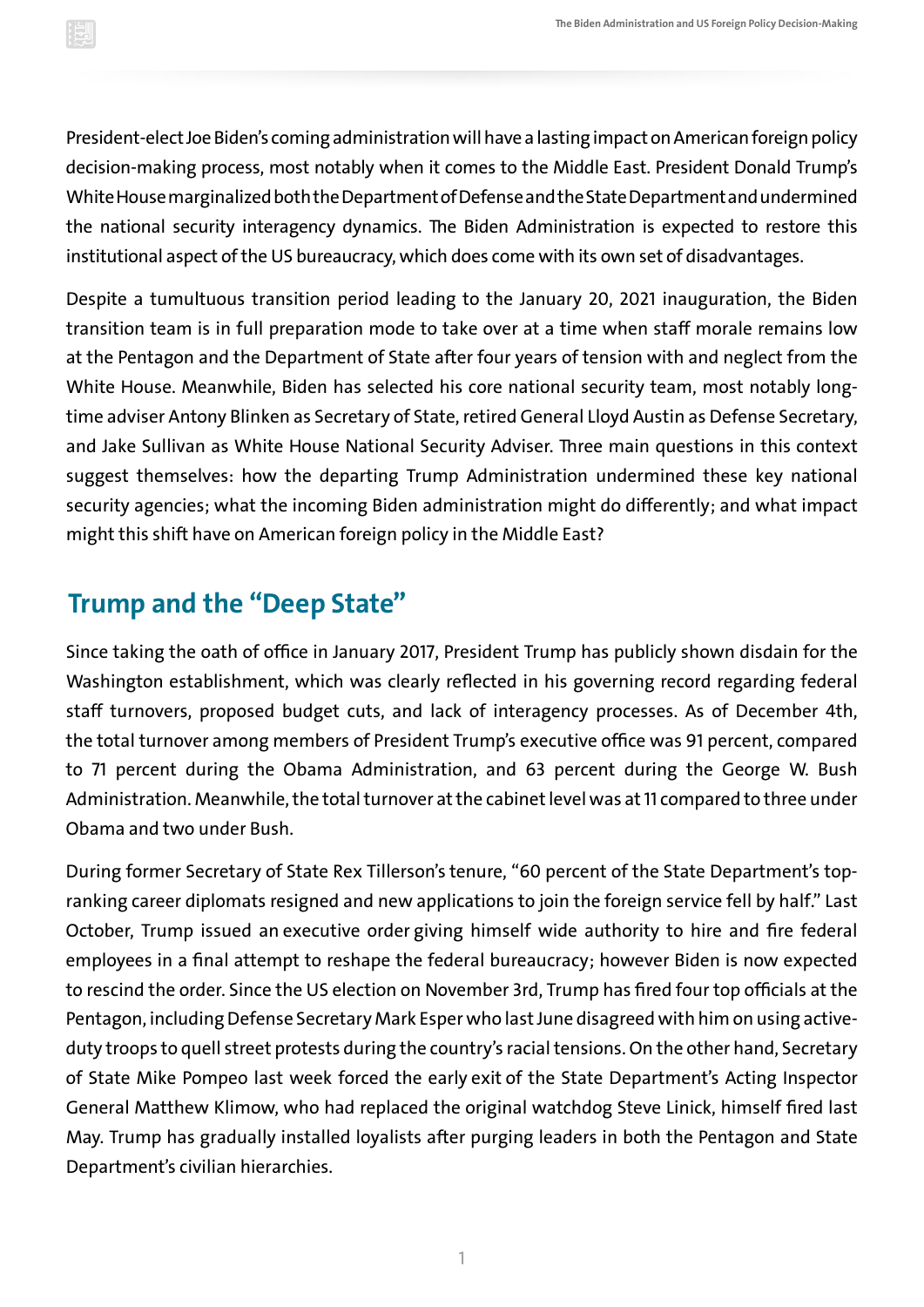<span id="page-4-0"></span>The State Department has long struggled for relevance, most notably in the past four years even after Secretary Pompeo took over in April 2018. Pompeo's own clout increased in the Trump Administration rather than in the agency he leads; he was called the "Secretary of Trump," Despite the Trump Administration's proposed cuts to the State Department's foreign operations annual budget to nearly \$40 billion, Congress has pushed back in a bipartisan fashion to maintain a level of spending above \$54 billion. The significant damage, however, was rather policy oriented given that Trump conducted a self-centered turbulent foreign policy via his inner circle and Twitter handle, which marginalized career diplomats doing their job on the ground and undermined the interagency process.

Moreover, civil-military relations have been strained during this Trump's presidency. The circumstances behind the exit of former Defense Secretary James Mattis, himself a retired general, were di[fficult](https://time.com/5486552/james-mattis-resignation-pentagon/) for the Pentagon after the latter challenged Trump's abrupt decision in December 2018 to pull American troops out of Syria. While Trump ultimately did not withdraw from Syria, he has ongoing [plans to](https://www.nytimes.com/2020/11/16/us/politics/trump-troop-withdrawal-afghanistan-somalia-iraq.html)  significantly cut the number of US troops deployed in Afghanistan and Iraq before leaving office, a move that was long rejected by US military leaders. Trump [has ordered t](https://www.vox.com/2020/12/5/22156107/somalia-troops-withdraw-trump)he pullout of American troops in Somalia and their relocation to Kenya at the beginning of 2021.Hesai[d l](https://abcnews.go.com/Politics/wireStory/trump-pentagon-leaders-war-contractors-happy-72870085)ast [S](https://abcnews.go.com/Politics/wireStory/trump-pentagon-leaders-war-contractors-happy-72870085)eptember that US soldiers are "in love" with him but "the top people in the Pentagon probably aren't, because they want to do nothing but fight wars so that all of those wonderful companies that make the bombs and make the planes and make everything else stay happy."However,his administration's actions re[flect a](http://arabcenterdc.org/policy_analyses/trumps-defense-budget/)  militarized federal budget. According to an analysis by the Washington Post, the White House Office of Management and Budget projected that military spending for the 2021 fiscal year compared to the 2016 levels would increase by 29 percent (or some \$164 billion). Trump also [boasted a](https://www.nytimes.com/2018/03/20/us/politics/saudi-crown-prince-arrives-at-white-house-to-meet-with-trump.html)bout the technology and job growth factor of the US military complex during his military sales pitches with some Middle East leaders.

#### **What Biden Would Do Differently: Back to the Interagency Process**

Following his win, President-elect Biden anno[unced t](https://www.bloomberg.com/news/articles/2020-11-17/biden-to-recieve-briefing-from-national-security-experts)hat "America is back" and affirmed that "we've been through a lot of damage done over the last four years, in my view. We need to rebuild our institutions." However, his national security appointments came as no surprise with both Blinken and Sullivan coming as former Biden advisors and Obama veterans. Michèle Flournoy, who cofounded with Blinken a political strategy firm ([WestExec Advisors](https://westexec.com/michele-flournoy/)), was considered for the top Pentagon job but not chosen, [apparently](https://www.nytimes.com/2020/12/08/us/politics/michele-flournoy-defense-secretary.html) because of her ties with consulting and investment firms (Blinken re[portedly](https://www.cnbc.com/2020/12/10/biden-secretary-of-state-pick-blinken-linked-to-fund-with-national-security-portfolio.html) had similar ties) as well as because of her endorsement as undersecretary of defense in 2009 of the surge of US troops in Afghanistan, which Biden rejected.

The President-elect seems keen to have a team with whose views he feels comfortable and with whom he prefers to work. Blinken and Sullivan are known to have a close relationship, and the latter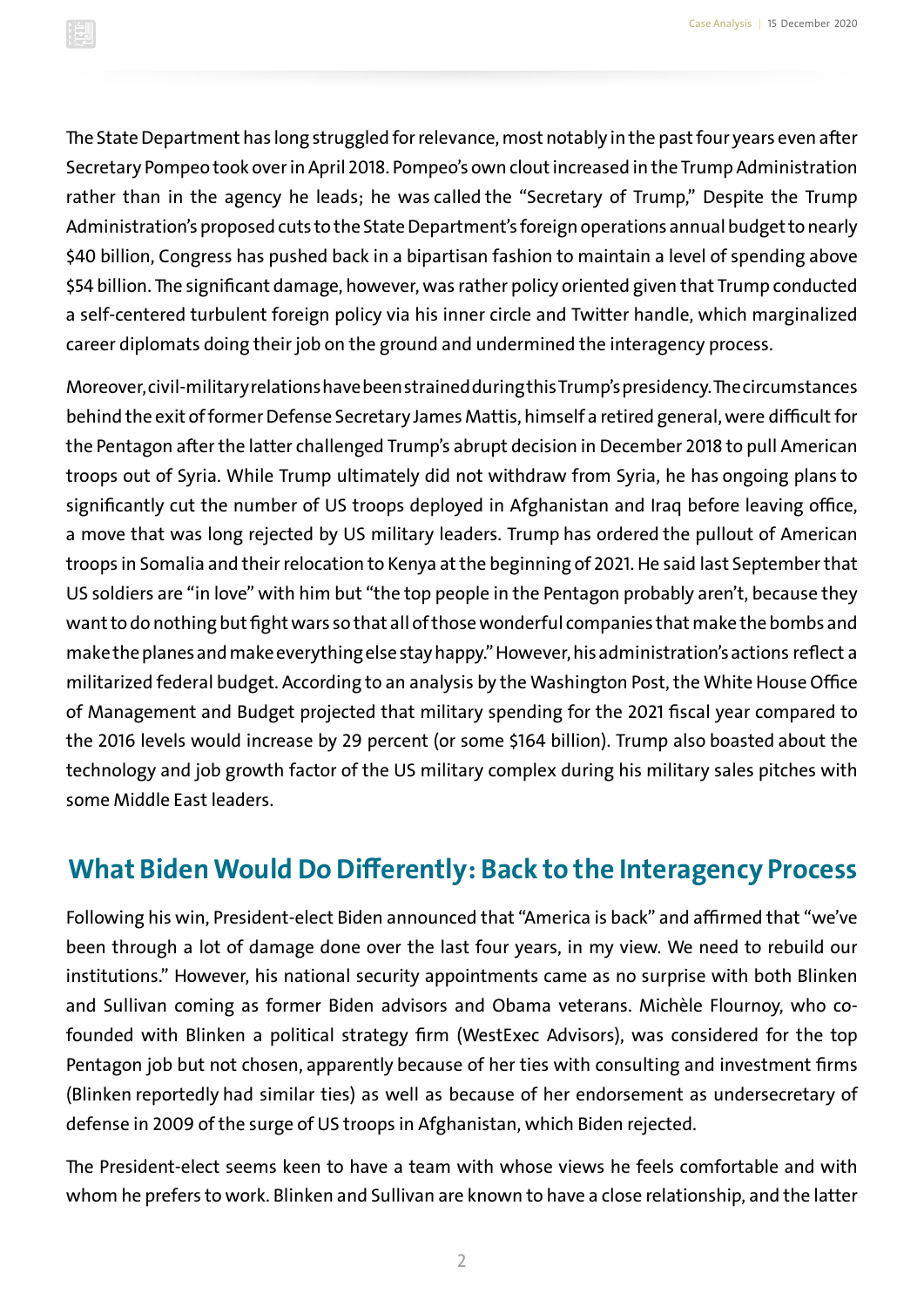<span id="page-5-0"></span>was selected as White House national security adviser because of his compromise seeking and inclusive approach. Biden is a believer in the interagency process of consultations across concerned federal agencies and he seems to bet on Sullivan to revive this national security process. Moreover, having former Secretary of State John Kerry as a cabinet level climate czar with offices in both the State Department and the White House might also complicate the interagency process given the wide portfolio Biden has given to Kerry. It remains unclear yet how successfully the young Sullivan can assume that leadership role in managing this complicated process and the different personalities involved.

Biden made a rare move of writing an op-ed for *[The Atlantic](https://www.theatlantic.com/ideas/archive/2020/12/secretary-defense/617330/)* defending his choice of the first African American to lead the Pentagon. The recently retired general will need a waiver from Congress to become defense secretary, since he has not been out of uniform for the required seven years. Some in Washington are concerned about having a trend of recently retired generals running the Pentagon and how this might impact civil-military relations. Only twice before has Congress granted such a waiver, for George Marshall in the 1940s and James Mattis in 2017. *The Wall Street Journal's* Editorial Board called Austin "another General of Defense." Biden came to know Austin from the White House briefing rooms during the Obama Administration when he was leading the United States Central Command (CENTCOM) and overseeing Middle East operations against the so-called Islamic State. Austin was once descri[bed as](https://takingnote.blogs.nytimes.com/2014/09/09/at-the-helm-of-military-mission-in-iraq-an-invisible-general/?_php=true&_type=blogs&_php=true&_type=blogs&_r=1) "the invisible man" due to his low profile approach in dealing with the media and public engagement. Another connection between the two men is that Biden's late son Beau once served as an attorney on Austin's military staff in Iraq.

### **Implications for the Middle East**

It became evident recently that the Trump Administration is setting the stage to force new regional dynamics before Biden takes over with [incr](https://www.reuters.com/article/usa-iran-sanctions-int/u-s-imposes-sweeping-sanctions-on-iran-targets-khamenei-linked-foundation-idUSKBN27Y262)e[asing pressure on](https://www.reuters.com/article/usa-iran-sanctions-int/u-s-imposes-sweeping-sanctions-on-iran-targets-khamenei-linked-foundation-idUSKBN27Y262) Iran, [n](https://www.france24.com/en/live-news/20201214-us-slaps-sanctions-on-turkey-over-russian-arms-purchase)e[w sanctions on](https://www.france24.com/en/live-news/20201214-us-slaps-sanctions-on-turkey-over-russian-arms-purchase) Turkey, and a series of Arab-Israeli normali[zation deals in t](https://www.nytimes.com/2020/12/10/world/middleeast/israel-morocco-trump.html)he final stretch of Trump's presidency. Pompeo told *Fox News* about Biden's national security appointments: "I know some of these folks, they took a very different view, they lived in a bit of a fantasy world. They led from behind, they appeased. I hope they will choose a different course."

It is true that the Biden's team comes with their own background and experiences that will shape their views on the Middle East. Sullivan played a key role in paving the way for the Iran nuclear deal in 2015. Blinken contributed to shaping the umbrella of over 60 countries to combat the so-called Islamic State in Iraq and Syria and was called Biden's "alter ego"; he [believes t](https://www.brookings.edu/blog/order-from-chaos/2019/01/04/america-first-is-only-making-the-world-worse-heres-a-better-approach/)hat "as geopolitical competition intensifies, we must supplement diplomacy with deterrence" and said in a s[peech](https://2009-2017.state.gov/s/d/2015/244421.htm) in June 2015 "American leadership has a unique ability to mobilize others and to make a difference."

In September 2015, when serving as CENTCOM commander, Austin was against the growing consensus in Washington to establish no-fly zones in Syria and heto[ld](https://thehill.com/policy/defense/255837-bipartisan-push-grows-for-no-fly-zones-in-syria) the Senate Armed Services